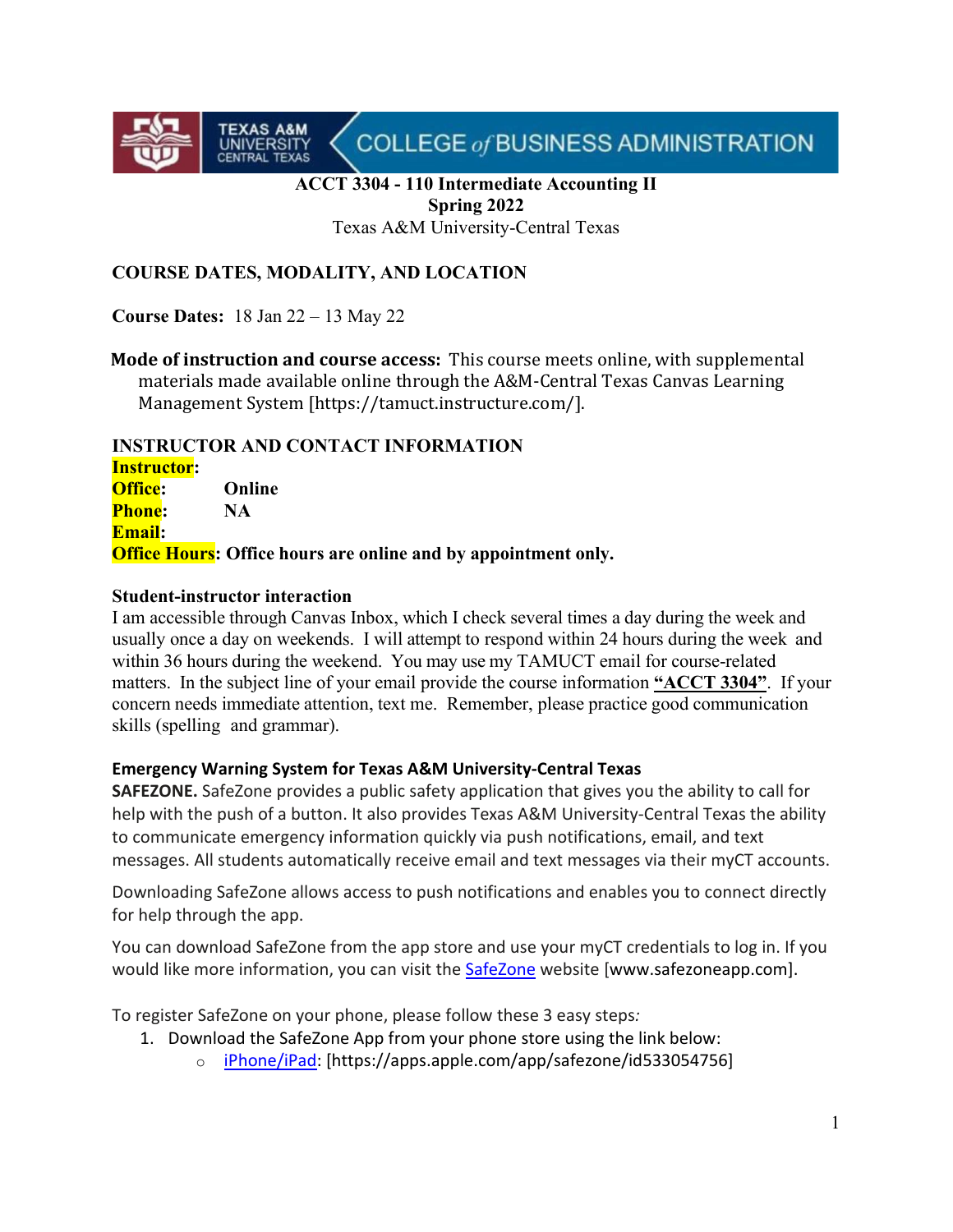# o [Android Phone / Tablet](https://play.google.com/store/apps/details?id=com.criticalarc.safezoneapp)

[https://play.google.com/store/apps/details?id=com.criticalarc.safezoneapp]

- 2. Launch the app and enter your myCT email address (e.g. {name}@tamuct.edu)
- 3. Complete your profile and accept the terms of service

# **COURSE INFORMATION**

### **Course Overview and description:**

A continuation of Intermediate Accounting I with continued emphasis on generally accepted accounting principles as applied to business enterprises.

**Prerequisite:** ACCT 3303 or permission of department chair

### **Course Objective:**

Your achievement level for each objective will be measured by your success in completing the assignments and exams. The successful student, upon completion of this course, will be expected to have achieved the following as a result of this course:

A) Knowledge Outcomes

- Comprehend basic accounting terminology
- Apply generally accepted accounting principles to business transactions

# **Required Reading and Textbook(s)**

1. Intermediate Accounting*.* McGraw Hill (ISBN: 9781260696325). With Connect



2. Publication Manual of the American Psychological Association, 6th Edition American Psychological Association Softcover, ISBN-13 978-1433805615



# **COURSE REQUIREMENTS**

There will be a variety of graded and non-graded activities throughout the semester. Each activity will assess your command of the material as well as your understanding of the course goals and concepts. Activities are assigned and completed during the class period unless otherwise noted and cannot be turned in late or if classes are missed.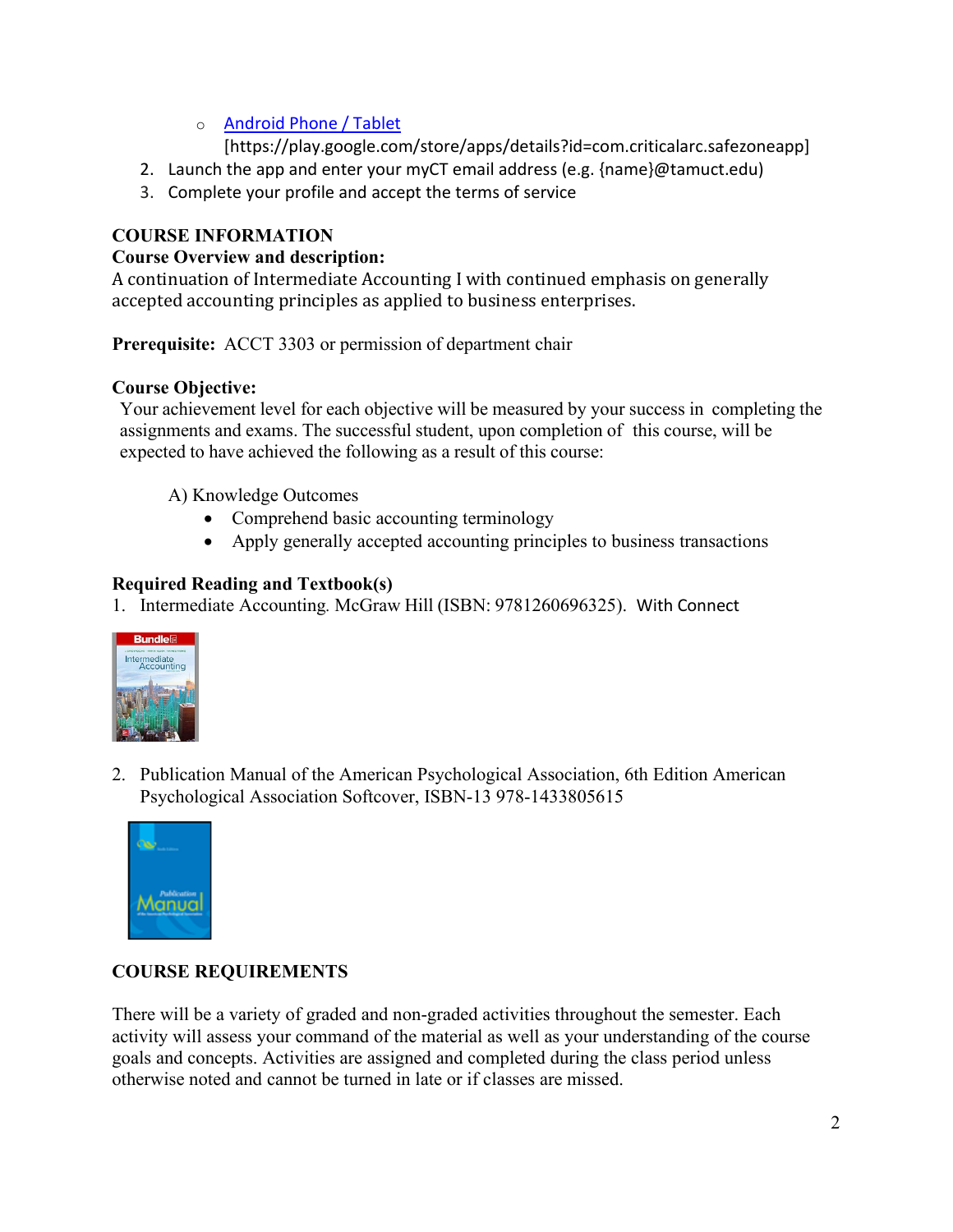**Chapter Homework:** Chapter homework will be conducted in Connect. The homework problems will consist of problems from the chapter.

**Chapter Quizzes:** Chapter quizzes will be conducted in Connect. The quizzes will consist of true/false questions, matching questions, and multiple-choice questions.

**Chapter Cases:** Chapter cases will be assigned for each chapter in Connect. Chapter cases are assignments that consist of real-world scenarios from both U.S. GAAP and IFRS.

**Final Exam:** There will be one comprehensive exam. The exam will cover topics identified, cases, class discussions, and other materials.

**Research Paper or VITA (12 hours): Research Paper**: A research paper is required for this course. There are four parts to the research paper (topic ideas, outline, draft and final paper). You may write about any accounting related topic of interest to you and approved by the instructor. Only the final paper will be graded.

**Topic Submission**: First, submit three topics (ranked 1-3) that you wish to explore, framed as questions, or 1-2 sentence explanations. The professor will provide comments and recommendations on the existing topics or require new topics.

**Outline**: Create a brief outline, aimed at showing the planned flow of your paper. Include sections and subsections, as needed, along with short descriptions of each. The instructor will provide comments and/or recommendations to modify your outline. Remember, your paper is a work in process, your outline and list of resources may change before the final draft is submitted.

**Draft**: Prepare a draft of your paper after conducting your research. The professor will make a few comments on your draft, but the draft will not be graded. Please note that the recommendations that the professor provides are not all inclusive and will only offer the student limited and general guidance. A more detailed evaluation will be completed on your final paper. References should be included in the draft (changing or adding references to the final draft is ok).

**Paper**: The final step is to submit the paper for a final grade. Generally, each developed and typed paper will be approximately 15-25 pages (not including the references pages). Papers must be submitted in accordance with APA guidelines. You will need to make sure to identify the research question or issue, obtain data or information from multiple sources, and integrate it into a cohesive and organized paper. The analysis must be well developed and must describe multiple stakeholder(s) perspectives or multiple solutions. After a detailed analysis section, you must provide the reader with a recommendation(s), or with a persuasive opinion(s). The paper must demonstrate mastery of critical thinking skills, and basic writing mechanics. The paper must be clear, concise, organized, and persuasive, and be supported with credible references.

#### **OR**

**The Volunteer Income Tax Assistance (VITA)** program is an Internal Revenue Service (IRS)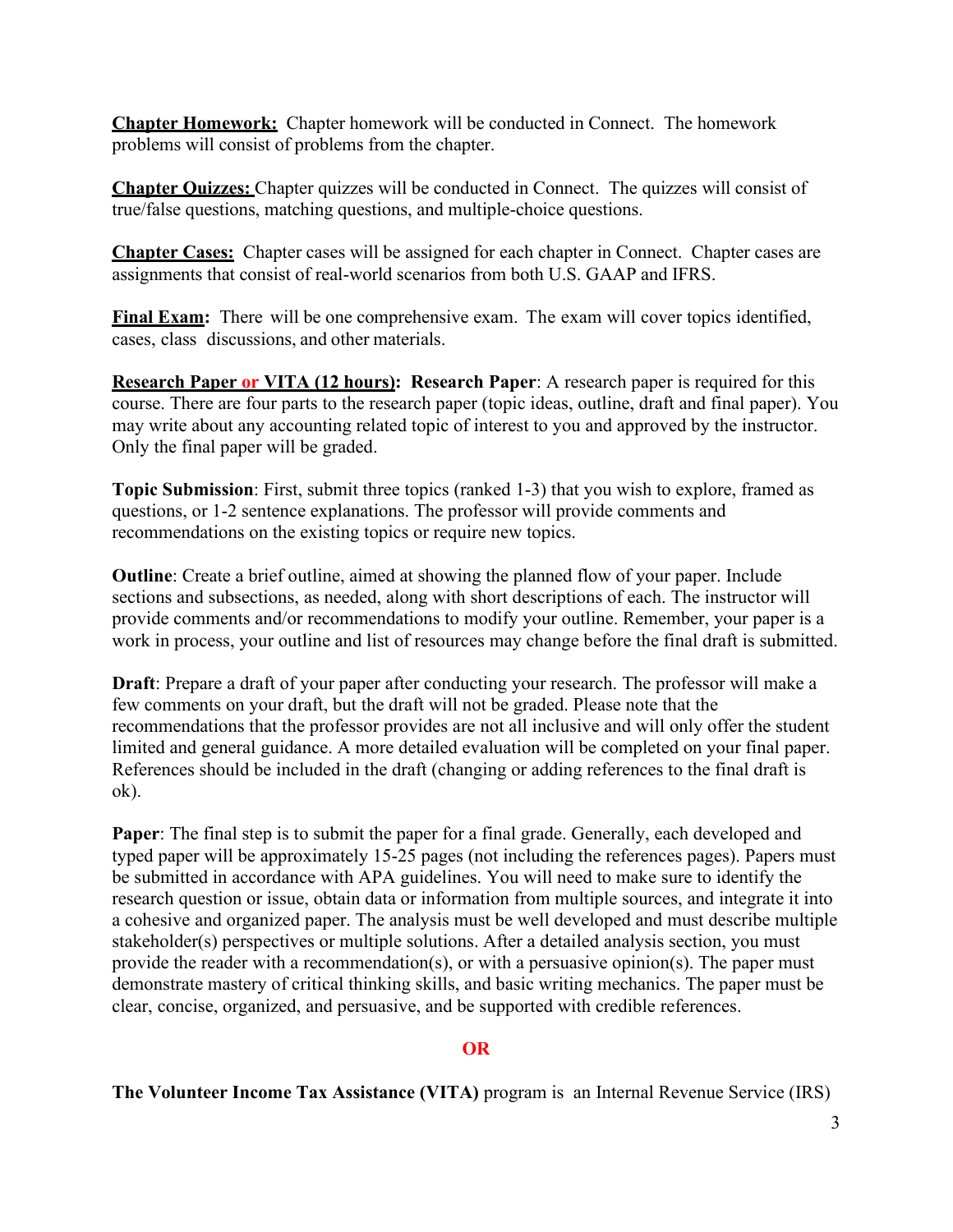initiative founded in 1971 to serve low- to moderate-income individuals, persons with disabilities, the elderly, and limited English speakers.

Anyone who has income generated in the U. S. must file an income tax return to be in compliance with U.S. tax laws. Yet many of theseearners, even those with college degrees, throw up their hands in bewilderment when trying to decipher the ever-changing laws with which they must comply.

> "The hardest thing in the world to understand is the income tax." *~ Albert Einstein, physicist*

Einstein said this to his own accountant! As an accounting major, you have proven your aptitude for unraveling something that stumped even Einstein! Thus , our VITA program provides a critical service to the TAMU-CT community through your unique talent. VITA at TAMU-CT saves not only low-income and military members of our community from the daunting and often expensive task of tax return preparation.

VITA provides a meaningful, valuable service to the TAMU-CT community. As a student, you will find this experience to provide immeasurable value to you, as well. One of the essential parts of the learning process is applying one's trade. While preparing tax returns, you will research clients' issues, resolve questions, and navigate challenging tax scenarios. You will gain first-hand experience working with actual clients' real problems. However, the technical learning you will gain is only part of the picture. I guarantee you will not forget the gratitude of your clients, the satisfaction of knowing your unique talents enriched their lives, as well as the pride of representing and serving a community that has contributed so much to your own growth.

### Requirements:

- Complete the required IRS Training
	- o Volunteer Standards of Conduct Training certificate
	- o Intake/Interview and Quality Review Exam certificate
	- o Basic Training Exam Certificate
	- o Advance Training Exam Certificate
- Submit certificates in Canvas and email to the designated email address.
- Volunteer **12 hours** (Spring semester starting 25 January 15 April) to the VITA program.

### **Grading Criteria Rubric and Conversion**

Students earn their course grades by completing scheduled assignments; no extra credit assignments are given. To satisfactorily pass this course, students must complete each of the graded items listed below. Failure to submit appropriate documents for scoring in each category will result in a failing grade.

| <b>Course Element</b>              | <b>Percent of Course Grade</b> |
|------------------------------------|--------------------------------|
| Chapter Homework/Discussions/Cases | 15%                            |
| <b>Chapter Quizzes</b>             | 20%                            |
| Final Chapter Exams                | 50%                            |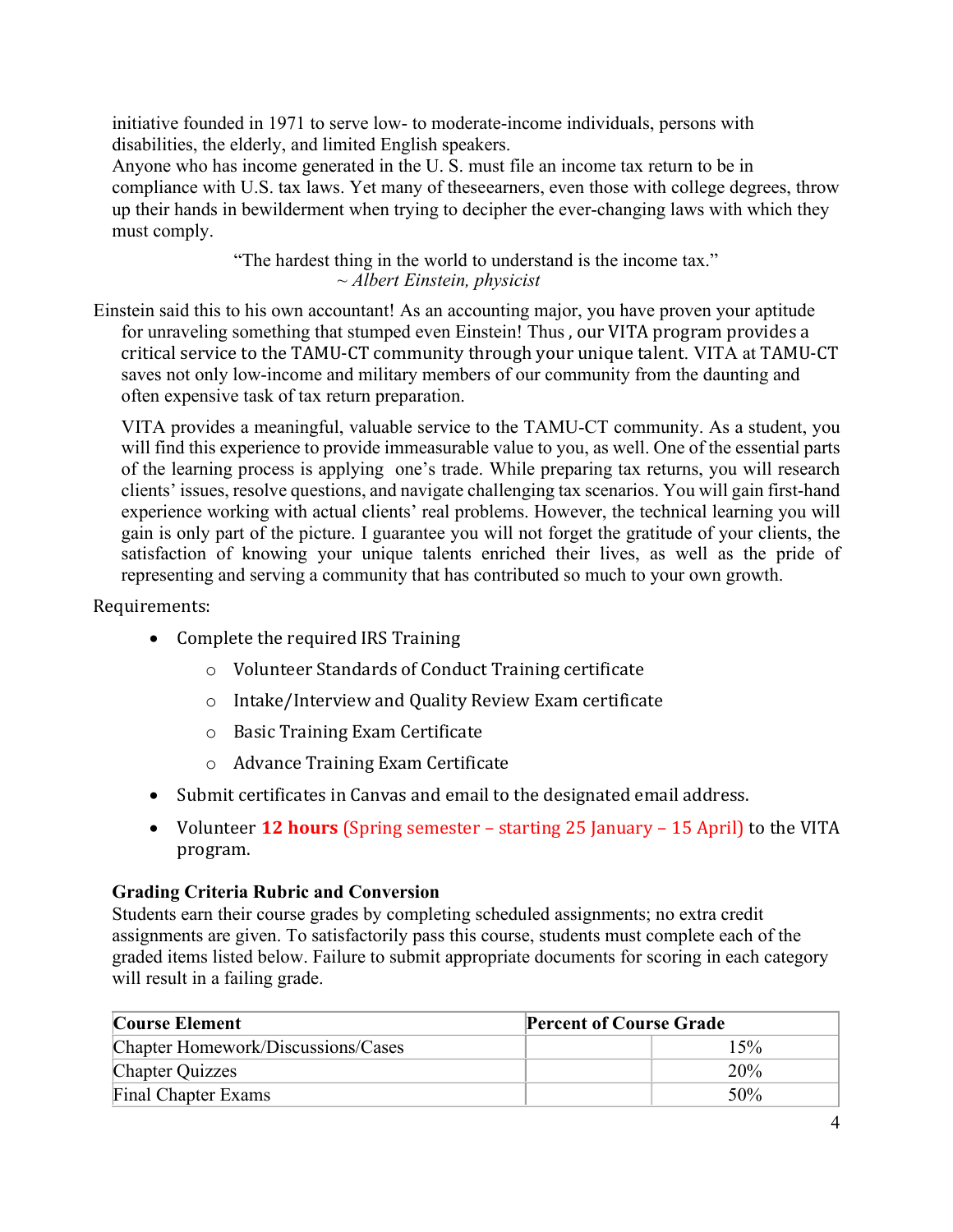| Research Paper or VITA Program Volunteer (10)<br>hours) |         |       |                                | 15%  |  |
|---------------------------------------------------------|---------|-------|--------------------------------|------|--|
|                                                         |         |       | Total                          | 100% |  |
| <b>Grade Equivalents:</b>                               |         |       |                                |      |  |
| If Grade is Computed<br><b>Numerically</b>              |         |       | If Grade is Computed by Letter |      |  |
| $90.0 - 100 \%$                                         | $=$ A   | $A =$ | 95%                            |      |  |
| $80.0 - 89.9\%$                                         | $=$ B   | $B =$ | 85%                            |      |  |
| $70.0 - 79.9\%$                                         | $= C$   | $C =$ | 75%                            |      |  |
| $60.0 - 69.9\%$                                         | $= D$   | $D =$ | 65%                            |      |  |
| $0 - 59.9\%$                                            | $=$ $F$ | $F =$ | $0\%$                          |      |  |

# **Posting of Grades**

Grades will be posted on the Canvas Grade book (turn-around time for grades to be posted is 7 days).

# **COURSE OUTLINE AND CALENDAR Complete Course Calendar**

| Week                | <b>Class</b> | <b>Class</b><br>Date | <b>Chapters</b>                                                                   | <b>Assignments/Readings</b> |
|---------------------|--------------|----------------------|-----------------------------------------------------------------------------------|-----------------------------|
| 1<br>$\overline{2}$ | Tues         | $18$ -Jan            | Chapter 10 - Property, Plant, And Equipment and<br>Intangible Assets: Acquisition | $LO$ 1 - 2                  |
|                     | Thur         | $20$ -Jan            |                                                                                   | $LO$ 3 - 4                  |
|                     | Tues         | $25$ -Jan            |                                                                                   | $LO5-8$                     |
|                     | Thur         | $27$ -Jan            |                                                                                   |                             |
| $\overline{3}$      | Tues         | 1-Feb                | Chapter 11 - Property, Plant, And Equipment and                                   | $LO$ 1 - 3                  |
|                     | Thur         | $3-Feb$              |                                                                                   | $LO$ 4 - 6                  |
| $\overline{4}$      | Tues         | 8-Feb                | Intangible Assets: Utilization and Disposition                                    | $LO7-9$                     |
|                     | Thur         | $10$ -Feb            |                                                                                   | LO <sub>10</sub>            |
| 5                   | Tues         | $15$ -Feb            | Chapter 12 - Investments                                                          | $LO$ 1 - 3                  |
|                     | Thur         | $17$ -Feb            |                                                                                   | $LO$ 4 - 6                  |
| 6                   | Tues         | $22$ -Feb            |                                                                                   | $LO7-9$                     |
|                     | Thur         | $24$ -Feb            |                                                                                   | Appendix 12A                |
| 7                   | Tues         | 1-Mar                | Chapter 13 - Current Liabilities and Contingencies                                | $LO$ 1 - 2                  |
|                     | Thur         | 3-Mar                |                                                                                   | $LO$ 3 - 4                  |
| 8                   | Tues         | 8-Mar                |                                                                                   | $LO5-6$                     |
|                     | Thur         | $10-Mar$             |                                                                                   | LO <sub>7</sub>             |
| 9                   | Tues         | $15-Mar$             | <b>Spring Break</b>                                                               |                             |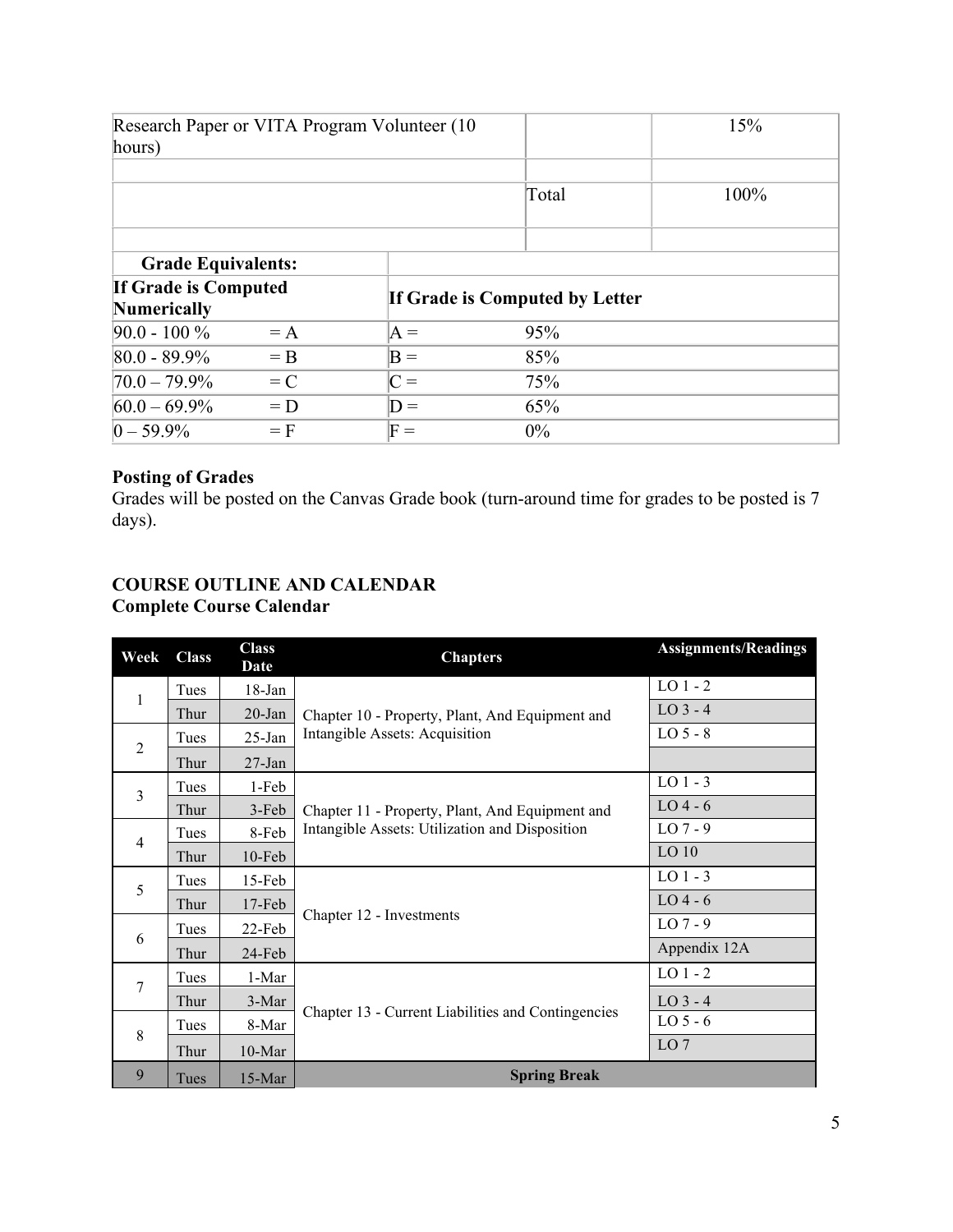|    | Thur | $17-Mar$  |                                                                 |              |
|----|------|-----------|-----------------------------------------------------------------|--------------|
| 10 | Tues | $22$ -Mar | Chapter 14 - Bonds and Long-Term Notes                          | $LO$ 1 - 3   |
|    | Thur | $24-Mar$  |                                                                 | $LO$ 4 - 7   |
| 11 | Tues | 29-Mar    | Chapter 15 - Leases                                             | $LO$ 1 - 2   |
|    | Thur | $31-Mar$  |                                                                 | $LO$ 3 - 4   |
| 12 | Tues | 5-Apr     |                                                                 | $LO5-6$      |
|    | Thur | $7-Apr$   |                                                                 | $LO7-9$      |
| 13 | Tues | $12-Apr$  | Chapter 18 - Shareholders' Equity                               | $LO$ 1 - 2   |
|    | Thur | $14-Apr$  |                                                                 | $LO$ 3 - 4   |
| 14 | Tues | $19-Apr$  |                                                                 | $LO5-6$      |
|    | Thur | $21-Apr$  |                                                                 | $LO7-9$      |
| 15 | Tues | $26$ -Apr | Chapter 19 - Share-Based Compensation and<br>Earnings Per Share | $LO$ 1 - 4   |
|    | Thur | $28$ -Apr |                                                                 | $LO5-8$      |
| 16 | Tues | $3-May$   |                                                                 | $LO9 - 11$   |
|    | Thur | 5-May     |                                                                 | $LO$ 12 - 14 |

### **Important University Dates**

*https://www.tamuct.edu/registrar/academic-calendar.html*

### **Technology Requirements**

This course will use the A&M-Central Texas Instructure Canvas learning management system. **We strongly recommend the latest versions of Chrome or Firefox browsers. Canvas no longer supports any version of Internet Explorer.**

Logon to A&M-Central Texas Canvas [https://tamuct.instructure.com/] or access Canvas through the TAMUCT Online link in myCT [https://tamuct.onecampus.com/]. You will log in through our Microsoft portal.

Username: Your MyCT email address. Password: Your MyCT password

### **Canvas Support**

Use the Canvas Help link, located at the bottom of the left-hand menu, for issues with Canvas. You can select "Chat with Canvas Support," submit a support request through "Report a Problem," or call the Canvas support line: 1-844-757-0953.

For issues related to course content and requirements, contact your instructor.

### **Online Proctored Testing**

A&M-Central Texas uses Proctorio for online identity verification and proctored testing. This service is provided at no direct cost to students. If the course requires identity verification or proctored testing, the technology requirements are: Any computer meeting the minimum computing requirements, plus web camera, speaker, and microphone (or headset). Proctorio also requires the Chrome web browser with their custom plug in.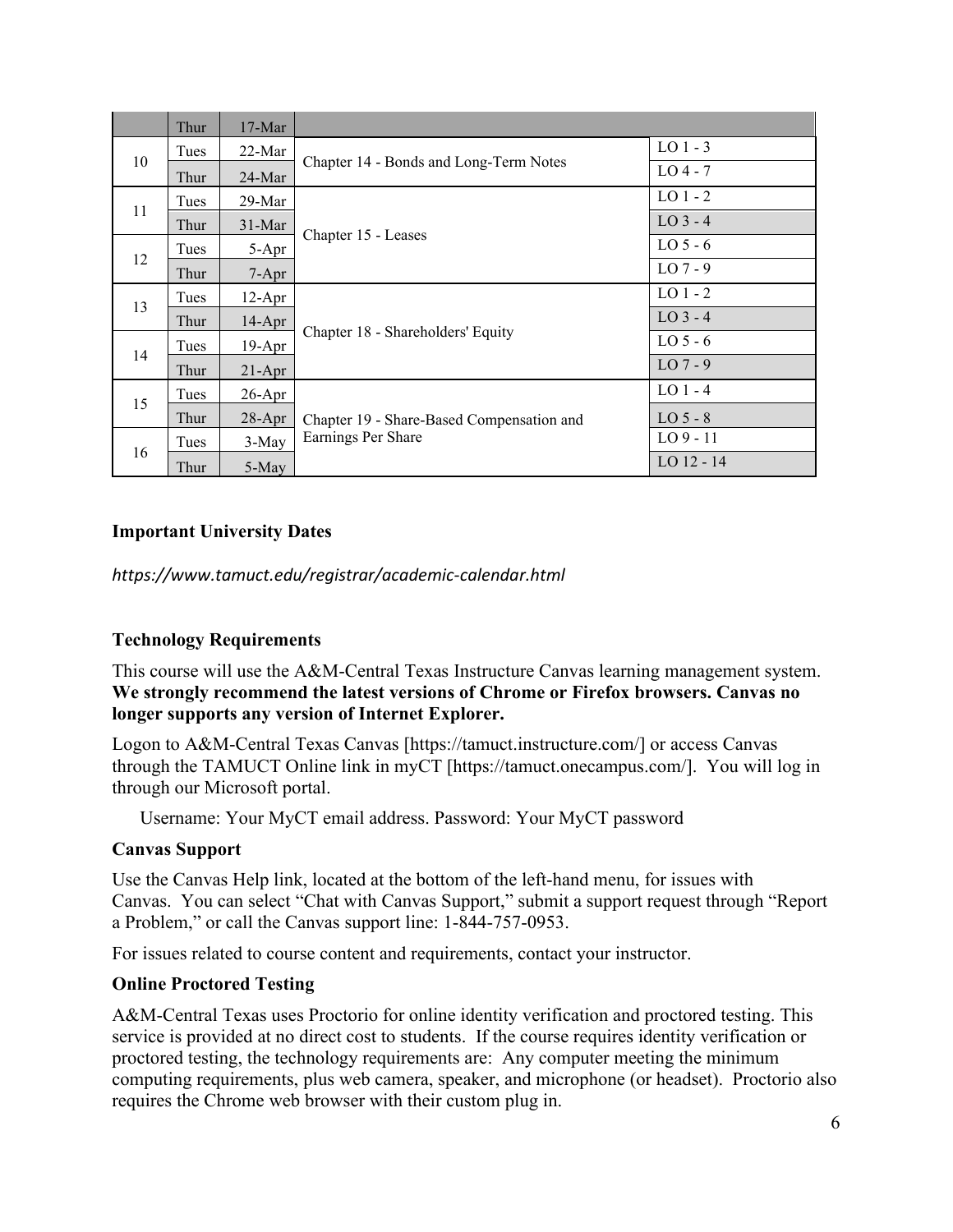### **Other Technology Support**

For log-in problems, students should contact Help Desk Central, 24 hours a day, 7 days a week

Email: [helpdesk@tamu.edu](mailto:helpdesk@tamu.edu) Phone: (254) 519-5466 [Web Chat:](http://hdc.tamu.edu/) [http://hdc.tamu.edu] *Please let the support technician know you are an A&M-Central Texas student.*

## **UNIVERSITY RESOURCES, PROCEDURES, AND GUIDELINES**

#### **Drop Policy**

If you discover that you need to drop this class, you must complete the [Drop Request](https://dynamicforms.ngwebsolutions.com/casAuthentication.ashx?InstID=eaed95b9-f2be-45f3-a37d-46928168bc10&targetUrl=https%3A%2F%2Fdynamicforms.ngwebsolutions.com%2FSubmit%2FForm%2FStart%2F53b8369e-0502-4f36-be43-f02a4202f612) Dynamic Form through Warrior Web.

[https://dynamicforms.ngwebsolutions.com/casAuthentication.ashx?InstID=eaed95b9-f2be-45f3 a37d-

46928168bc10&targetUrl=https%3A%2F%2Fdynamicforms.ngwebsolutions.com%2FSubmit% 2FForm%2FStart%2F53b8369e-0502-4f36-be43-f02a4202f612].

Faculty cannot drop students; this is always the responsibility of the student. The Registrar's Office will provide a deadline on the Academic Calendar for which the form must be completed. Once you submit the completed form to the Registrar's Office, you must go into Warrior Web and confirm that you are no longer enrolled. If you still show as enrolled, FOLLOW-UP with the Registrar's Office immediately. You are to attend class until the procedure is complete to avoid penalty for absence. Should you miss the drop deadline or fail to follow the procedure, you will receive an F in the course, which may affect your financial aid and/or VA educational benefits.

### **Academic Integrity**

Texas A&M University-Central Texas values the integrity of the academic enterprise and strives for the highest standards of academic conduct. A&M-Central Texas expects its students, faculty, and staff to support the adherence to high standards of personal and scholarly conduct to preserve the honor and integrity of the creative community. Any deviation by students from this expectation may result in a failing grade for the assignment and potentially a failing grade for the course. All academic misconduct concerns will be referred to the Office of Student Conduct. When in doubt on collaboration, citation, or any issue, please contact your instructor before taking a course of action.

For more [information](https://nam04.safelinks.protection.outlook.com/?url=https%3A%2F%2Fwww.tamuct.edu%2Fstudent-affairs%2Fstudent-conduct.html&data=04%7C01%7Clisa.bunkowski%40tamuct.edu%7Ccfb6e486f24745f53e1a08d910055cb2%7C9eed4e3000f744849ff193ad8005acec%7C0%7C0%7C637558437485252160%7CUnknown%7CTWFpbGZsb3d8eyJWIjoiMC4wLjAwMDAiLCJQIjoiV2luMzIiLCJBTiI6Ik1haWwiLCJXVCI6Mn0%3D%7C1000&sdata=yjftDEVHvLX%2FhM%2FcFU0B99krV1RgEWR%2BJ%2BhvtoR6TYk%3D&reserved=0) regarding the Student Conduct process, [https://www.tamuct.edu/studentaffairs/student-conduct.html].

If you know of potential honor violations by other students, you may [submit](https://nam04.safelinks.protection.outlook.com/?url=https%3A%2F%2Fcm.maxient.com%2Freportingform.php%3FTAMUCentralTexas%26layout_id%3D0&data=04%7C01%7Clisa.bunkowski%40tamuct.edu%7Ccfb6e486f24745f53e1a08d910055cb2%7C9eed4e3000f744849ff193ad8005acec%7C0%7C0%7C637558437485262157%7CUnknown%7CTWFpbGZsb3d8eyJWIjoiMC4wLjAwMDAiLCJQIjoiV2luMzIiLCJBTiI6Ik1haWwiLCJXVCI6Mn0%3D%7C1000&sdata=CXGkOa6uPDPX1IMZ87z3aZDq2n91xfHKu4MMS43Ejjk%3D&reserved=0) a report, [https://cm.maxient.com/reportingform.php?TAMUCentralTexas&layout\_id=0].

#### **Academic Accommodations**

At Texas A&M University-Central Texas, we value an inclusive learning environment where every student has an equal chance to succeed and has the right to a barrier-free education. The Warrior Center for Student Success, Equity and Inclusion is responsible for ensuring that students with a disability receive equal access to the university's programs, services and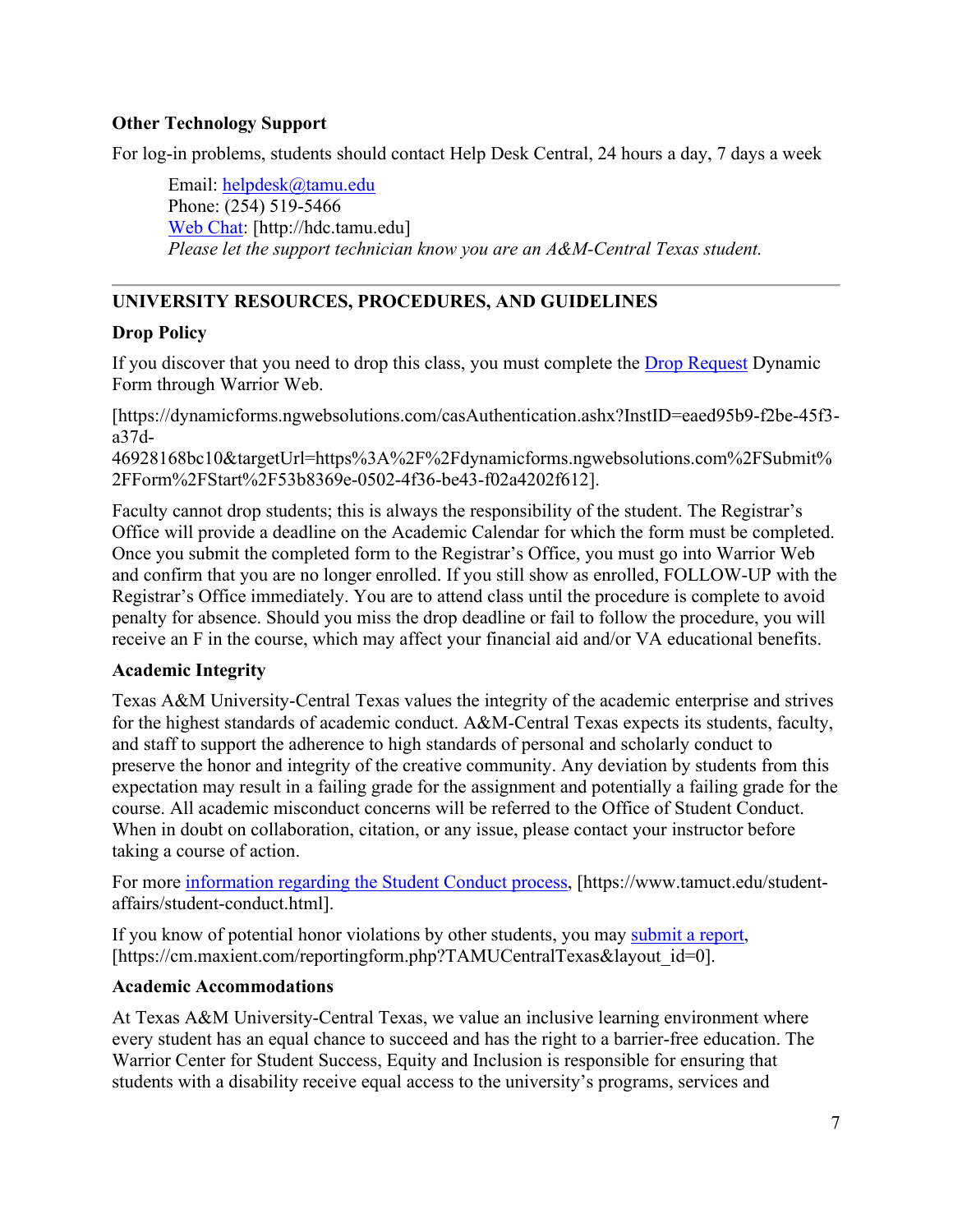activities. If you believe you have a disability requiring reasonable accommodations, please contact the Office of Access and Inclusion, WH-212; or call (254) 501-5836. Any information you provide is private and confidential and will be treated as such.

For more information, please visit our **Access & Inclusion** Canvas page (log-in required) [https://tamuct.instructure.com/courses/717]

### **Important information for Pregnant and/or Parenting Students**

Texas A&M University-Central Texas supports students who are pregnant and/or parenting. In accordance with requirements of Title IX and related guidance from US Department of Education's Office of Civil Rights, the Dean of Student Affairs' Office can assist students who are pregnant and/or parenting in seeking accommodations related to pregnancy and/or parenting. Students should seek out assistance as early in the pregnancy as possible. For more information, please visit [Student Affairs](https://www.tamuct.edu/student-affairs/pregnant-and-parenting-students.html) [https://www.tamuct.edu/student-affairs/pregnant-and-parentingstudents.html]. Students may also contact the institution's Title IX Coordinator. If you would like to read more about these [requirements and guidelines](http://www2.ed.gov/about/offices/list/ocr/docs/pregnancy.pdf) online, please visit the website [http://www2.ed.gov/about/offices/list/ocr/docs/pregnancy.pdf].

Title IX of the Education Amendments Act of 1972 prohibits discrimination on the basis of sex and gender–including pregnancy, parenting, and all related conditions. A&M-Central Texas is able to provide flexible and individualized reasonable accommodation to pregnant and parenting students. All pregnant and parenting students should contact the Associate Dean in the Division of Student Affairs at (254) 501-5909 to seek out assistance. Students may also contact the University's Title IX Coordinator.

# **Tutoring**

Tutoring is available to all A&M-Central Texas students, both virtually and in-person. Student success coaching is available online upon request.

If you have a question, are interested in becoming a tutor, or in need of success coaching contact the Warrior Center for Student Success, Equity and Inclusion at (254) 501-5836, visit the Warrior Center at 212 Warrior Hall, or by emailing [WarriorCenter@tamuct.edu.](mailto:WarriorCenter@tamuct.edu)

To schedule tutoring sessions and view tutor availability, please visit Tutor [Matching](https://tutormatchingservice.com/TAMUCT) [Services](https://tutormatchingservice.com/TAMUCT) [https://tutormatchingservice.com/TAMUCT] or visit the Tutoring Center in 111 Warrior Hall.

Chat live with a remote tutor 24/7 for almost any subject from on your computer! Tutor.com is an online tutoring platform that enables A&M-Central Texas students to log in and receive online tutoring support at no additional cost. This tool provides tutoring in over 40 subject areas except writing support. Access Tutor.com through Canvas.

### **University Writing Center**

University Writing Center: Located in Warrior Hall 416, the University Writing Center (UWC) at Texas A&M University–Central Texas (A&M–Central Texas) is a free service open to all A&M–Central Texas students. For the Spring 2022 semester, the hours of operation are from 10:00 a.m.-5:00 p.m. Monday thru Thursday in Warrior Hall 416 (with online tutoring available every hour as well) with satellite hours available online only Monday thru Thursday from 6:00- 9:00 p.m. and Saturday 12:00-3:00 p.m.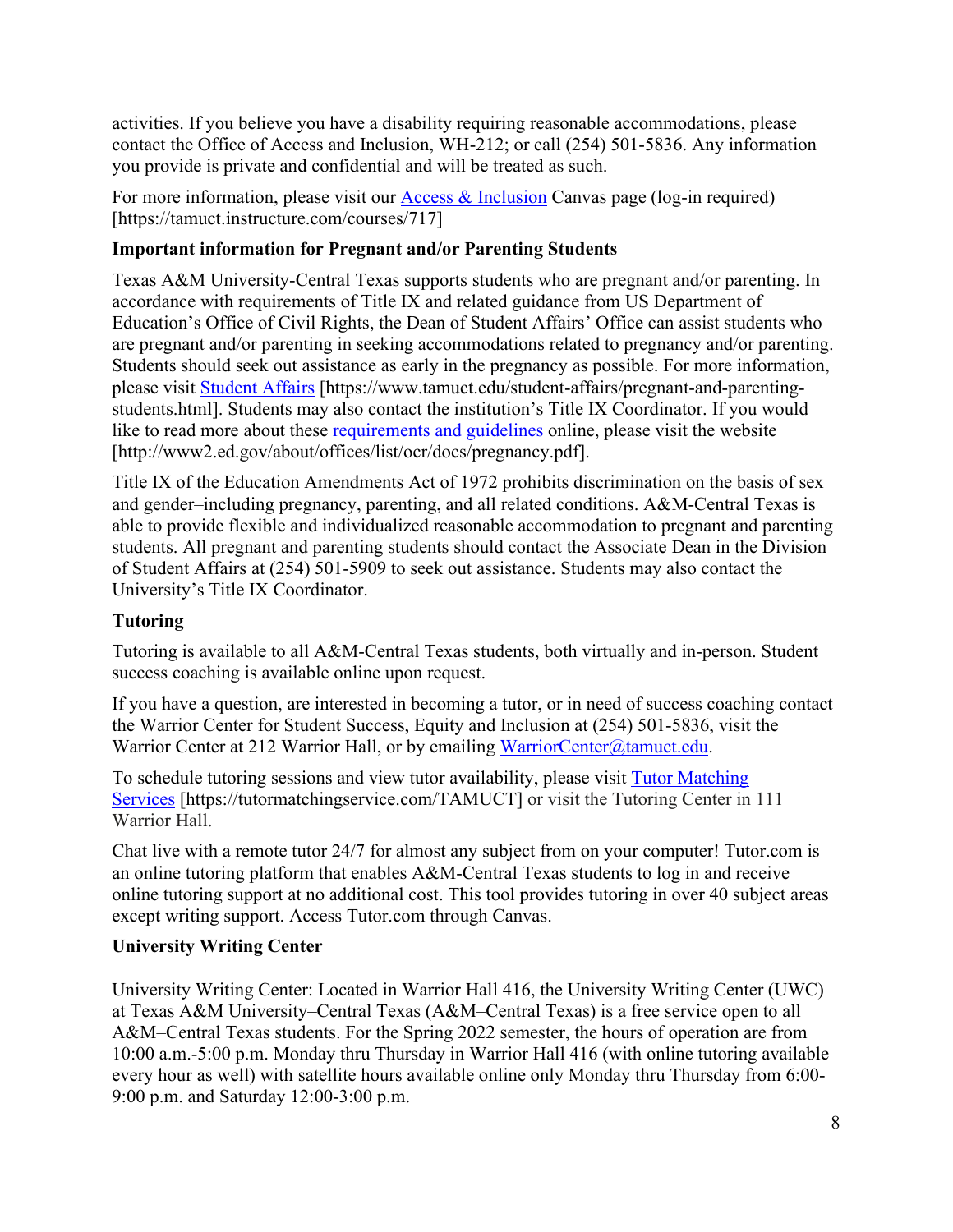Tutors are prepared to help writers of all levels and abilities at any stage of the writing process. While tutors will not write, edit, or grade papers, they will assist students in developing more effective composing practices. By providing a practice audience for students' ideas and writing, our tutors highlight the ways in which they read and interpret students' texts, offering guidance and support throughout the various stages of the writing process. In addition, students may work independently in the UWC by checking out a laptop that runs the Microsoft Office suite and connects to WIFI, or by consulting our resources on writing, including all of the relevant style guides. Whether you need help brainstorming ideas, organizing an essay, proofreading, understanding proper citation practices, or just want a quiet place to work, the UWC is here to help!

Students may arrange a one-to-one session with a trained and experienced writing tutor by making an appointment via [WCOnline](https://tamuct.mywconline.com/) [https://tamuct.mywconline.com/]. In addition, you can email Dr. Bruce Bowles Jr. at bruce.bowles  $@$ tamuct.edu if you have any questions about the UWC, need any assistance with scheduling, or would like to schedule a recurring appointment with your favorite tutor by making an appointment via [WCOnline](https://tamuct.mywconline.com/) [https://tamuct.mywconline.com/]. In addition, you can email Dr. Bruce Bowles Jr. at bruce.bowles@tamuct.edu if you have any questions about the UWC, need any assistance with

scheduling, or would like to schedule a recurring appointment with your favorite tutor.

### **University Library**

The University Library provides many services in support of research across campus and at a distance. We offer over 200 electronic databases containing approximately 400,000 eBooks and 82,000 journals, in addition to the 96,000 items in our print collection, which can be mailed to students who live more than 50 miles from campus. Research guides for each subject taught at A&M-Central Texas are available through our website to help students navigate these resources. On campus, the library offers technology including cameras, laptops, microphones, webcams, and digital sound recorders.

Research assistance from a librarian is also available 24 hours a day through our online chat service, and at the reference desk when the library is open. Research sessions can be scheduled for more comprehensive assistance, and may take place virtually through WebEx, Microsoft Teams or in-person at the library. Schedule an [appointment](https://nam04.safelinks.protection.outlook.com/?url=https%3A%2F%2Ftamuct.libcal.com%2Fappointments%2F%3Fg%3D6956&data=04%7C01%7Clisa.bunkowski%40tamuct.edu%7Cde2c07d9f5804f09518008d9ab7ba6ff%7C9eed4e3000f744849ff193ad8005acec%7C0%7C0%7C637729369835011558%7CUnknown%7CTWFpbGZsb3d8eyJWIjoiMC4wLjAwMDAiLCJQIjoiV2luMzIiLCJBTiI6Ik1haWwiLCJXVCI6Mn0%3D%7C3000&sdata=KhtjgRSAw9aq%2FoBsB6wyu8b7PSuGN5EGPypzr3Ty2No%3D&reserved=0)

[here](https://nam04.safelinks.protection.outlook.com/?url=https%3A%2F%2Ftamuct.libcal.com%2Fappointments%2F%3Fg%3D6956&data=04%7C01%7Clisa.bunkowski%40tamuct.edu%7Cde2c07d9f5804f09518008d9ab7ba6ff%7C9eed4e3000f744849ff193ad8005acec%7C0%7C0%7C637729369835011558%7CUnknown%7CTWFpbGZsb3d8eyJWIjoiMC4wLjAwMDAiLCJQIjoiV2luMzIiLCJBTiI6Ik1haWwiLCJXVCI6Mn0%3D%7C3000&sdata=KhtjgRSAw9aq%2FoBsB6wyu8b7PSuGN5EGPypzr3Ty2No%3D&reserved=0) [https://tamuct.libcal.com/appointments/?g=6956]. Assistance may cover many topics, including how to find articles in peer-reviewed journals, how to cite resources, and how to piece together research for written assignments.

Our 27,000-square-foot facility on the A&M-Central Texas main campus includes student lounges, private study rooms, group work spaces, computer labs, family areas suitable for all ages, and many other features. Services such as interlibrary loan, TexShare, binding, and laminating are available. The library frequently offers workshops, tours, readings, and other events. For more information, please visit our Library [website](https://nam04.safelinks.protection.outlook.com/?url=https%3A%2F%2Ftamuct.libguides.com%2Findex&data=04%7C01%7Clisa.bunkowski%40tamuct.edu%7C7d8489e8839a4915335f08d916f067f2%7C9eed4e3000f744849ff193ad8005acec%7C0%7C0%7C637566044056484222%7CUnknown%7CTWFpbGZsb3d8eyJWIjoiMC4wLjAwMDAiLCJQIjoiV2luMzIiLCJBTiI6Ik1haWwiLCJXVCI6Mn0%3D%7C1000&sdata=2R755V6rcIyedGrd4Os5rkgn1PvhHKU3kUV1vBKiHFo%3D&reserved=0) [http://tamuct.libguides.com/index].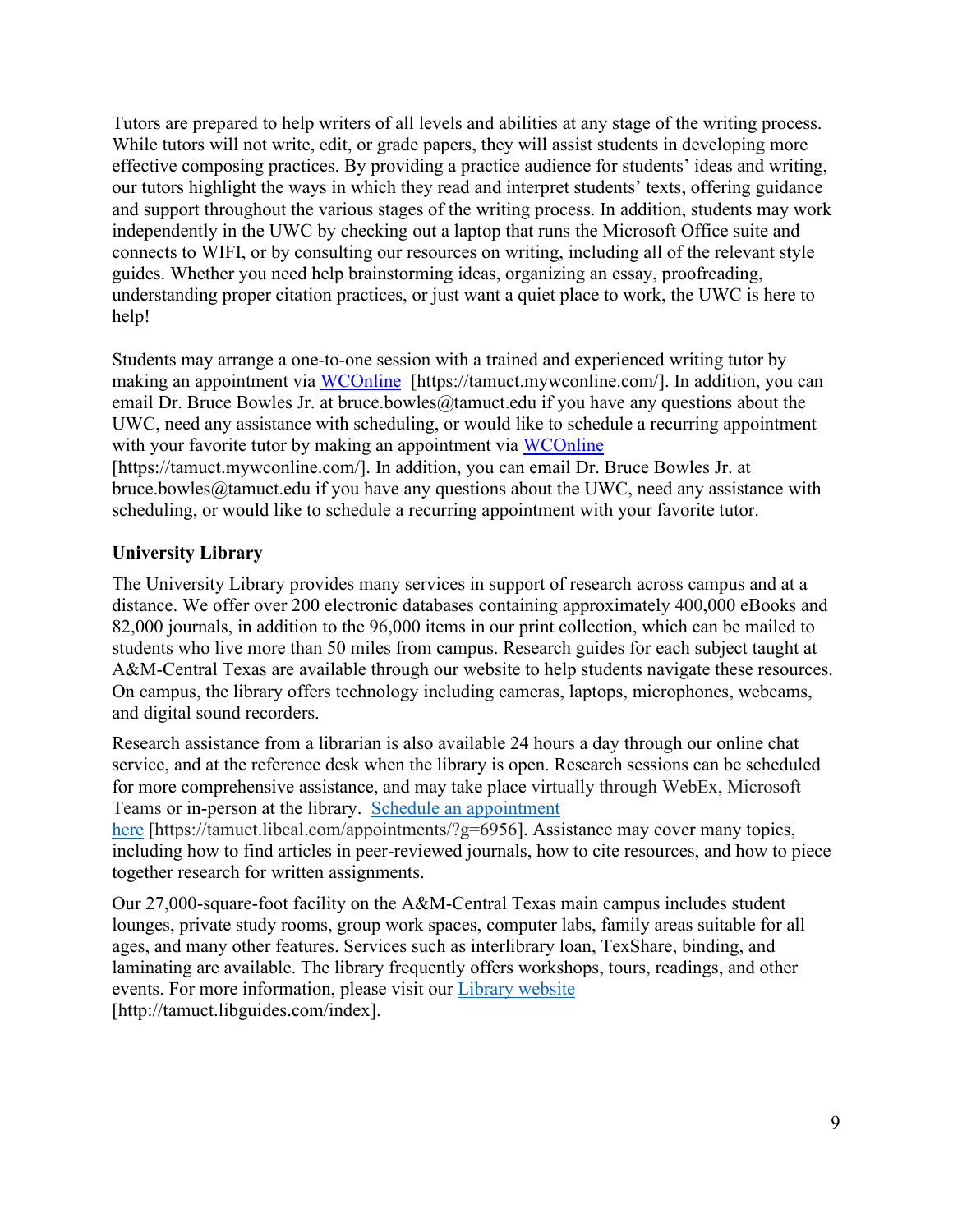# **OPTIONAL POLICY STATEMENTS**

### **A Note about Sexual Violence at A&M-Central Texas**

Sexual violence is a serious safety, social justice, and public health issue. The university offers support for anyone struggling with these issues. University faculty are mandated reporters, so if someone discloses that they were sexually assaulted (or a victim of Domestic/Dating Violence or Stalking) while a student at TAMUCT, faculty members are required to inform the Title IX Office. If you want to discuss any of these issues confidentially, you can do so through Student Wellness and Counseling (254-501-5955) located on the second floor of Warrior Hall (207L).

Sexual violence can occur on our campus because predators often feel emboldened, and victims often feel silenced or shamed. It is incumbent on ALL of us to find ways to actively create environments that tell predators we don't agree with their behaviors and tell survivors we will support them. Your actions matter. Don't be a bystander; be an agent of change. For additional information on campus policy and resources visit the [Title IX webpage](https://www.tamuct.edu/compliance/titleix.html) [\[https://www.tamuct.edu/compliance/titleix.html\]](https://www.tamuct.edu/compliance/titleix.html).

#### **Behavioral Intervention**

Texas A&M University-Central Texas cares about the safety, health, and well-being of its students, faculty, staff, and community. If you are aware of individuals for whom you have a concern, please make a referral to the Behavioral Intervention Team. Referring your concern shows you care. You can complete the [referral](https://cm.maxient.com/reportingform.php?TAMUCentralTexas&layout_id=2) online

[https://cm.maxient.com/reportingform.php?TAMUCentralTexas&layout\_id=2].

Anonymous referrals are accepted. Please see the [Behavioral Intervention Team](https://www.tamuct.edu/bit) website for more information [https://www.tamuct.edu/bit]. If a person's behavior poses an imminent threat to you or another, contact 911 or A&M-Central Texas University Police at 254-501-5805.

### **INSTRUCTOR POLICIES**

Professional level writing and communication are critical skills in the business world. This standard should be displayed in all assignments for this class. All communications, both to the Professor and student colleagues should be kept professional, including Discussion Board postings and email correspondence. For written assignments, all work should be proofread, free of grammatical errors, include proper citations, and be by American Psychological Association (APA) standards.

**NOTE #1:** There are NO EXTRA CREDIT assignments available for this course.

**NOTE #2:** Requests for Incomplete Grades: Incompletes will only be given in emergency or other extreme circumstances. The professor must approve any request for an incomplete grade in this course before the last week of classes. Where possible, requests should be submitted in written form and must include an address and telephone number where you may be contacted throughout the following semester. For a request for an incomplete grade to be considered, at least two-thirds of the coursework has to be completed. Finally, approval of an incomplete is up to the department chair.